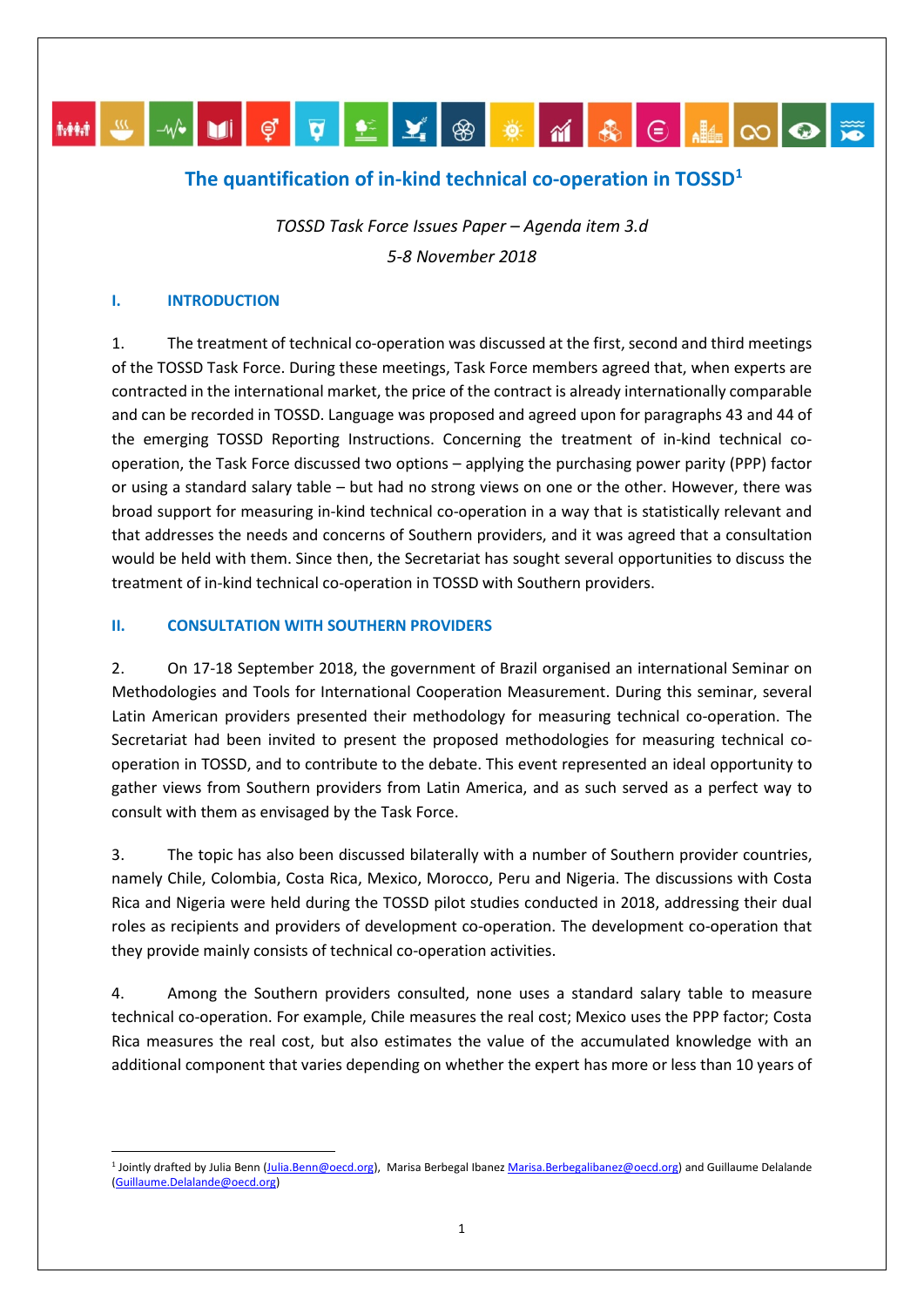experience. A number of other countries are in the process of elaborating or choosing the measurement methodology.

### **III. PROPOSAL FOR MEASURING IN-KIND TECHNICAL CO-OPERATION AND WORDING FOR THE REPORTING INSTRUCTIONS**

5. Based on the consultations, it has emerged that no country currently uses the standard salary table. The PPP methodology is used by a number of potential TOSSD reporters to specifically measure the opportunity cost of their in-kind technical co-operation i.e. the cost of not having the public official conducting his/her regular duties for the time of the intervention. Moreover, the PPP methodology is widely used in economic and development studies, by multilateral institutions and other actors, and is technically easy to implement.

6. Therefore, the Secretariat proposes that in-kind technical co-operation is monetised in TOSSD by using the PPP methodology. In order to implement this, reporters would need to separate the cost of the salary of the public official(s) involved in the implementation of the activity from other related costs, such as per-diem, accommodation and transportation. The PPP calculation, i.e. application of the PPP factor to the salary costs, would be done by the Secretariat collating the data for all countries.

7. The Reporting Instructions on measuring technical co-operation could also include text that allows the future TOSSD governing body to consider data collection based on any methodology adopted by Southern providers, for example in the BAPA+40 $2$  process. The inclusion in the TOSSD framework of possible qualitative indicators agreed by Southern providers could be further discussed in that context.

8. In any case, it is anticipated that there will be opportunities for reviewing the methodology after the TOSSD framework has been put in place. First data on TOSSD will help assessing the needs and capacities of reporters and partner countries.

9. The wording proposed for the emerging TOSSD Reporting Instructions, to be inserted in the placeholder for in-kind technical co-operation, is as follows:

> *In-kind technical co-operation is defined as technical co-operation implemented using public officials of the reporting country.*

> *Given the differences in salary levels of public officials across countries, the value of in-kind technical co-operation is calculated by applying the purchasing power parity (PPP) factor to the salary costs of the public official(s) involved in the technical co-operation activity. [3](#page-1-1) The reporting country provides data on the salary costs corresponding to time actually spent by the official(s) in the recipient country, including time spent on preparation and follow-up. The PPP calculation is made by the Secretariat collating TOSSD data for all countries.*

<span id="page-1-0"></span> <sup>2</sup> Second High-level United Nations Conference on South-South Co-operation to be held in Buenos Aires, Argentina, in March 2019.

<span id="page-1-1"></span><sup>&</sup>lt;sup>3</sup> This methodology may be reviewed to take into account any outcome of the BAPA+40 process regarding the valuing of technical cooperation.